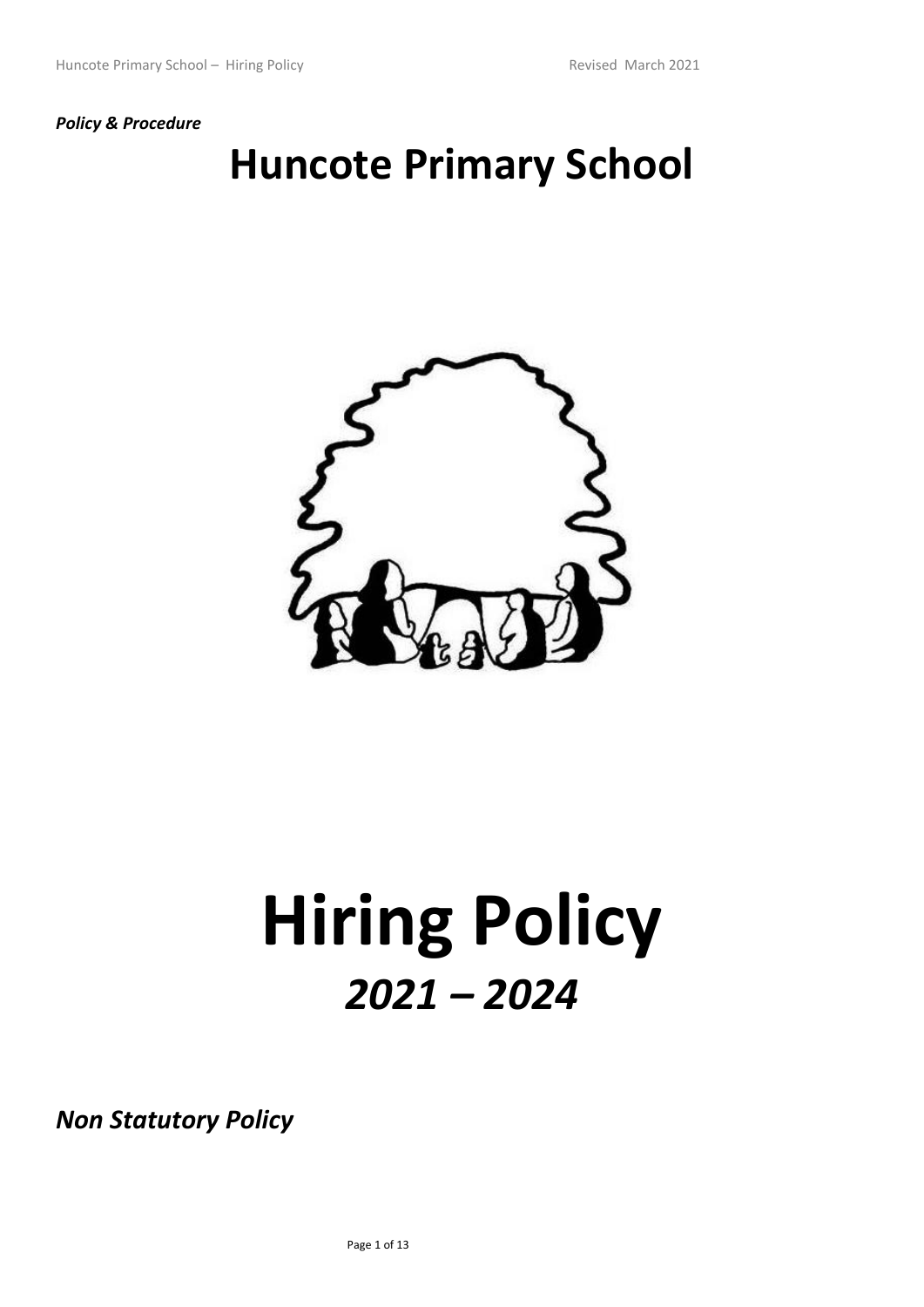## *Huncote Primary School*

## *Hiring Policy*

## **Aims**

Huncote Primary School is 'Aspiring for Excellence'. Pupils are encouraged to do this by 'Believing we can be the Best'. We therefore aim to:

- Educate our pupils to become independent learners;
- Provide a stimulating, challenging and caring environment;
- Share an enriched curriculum which ensures continuity, progression and opportunities for all our pupils;
- Engage pupils actively in all stages of the learning process;
- Work with families to prepare pupils for life within our village and the wider community;
- Motivate and inspire our pupils to realise their full potential:
- Ensure the safety and enjoyment in learning of all our pupils.

These aims are realised through effective working partnerships between staff, pupils, parents, governors, other schools, the Local Authority and the wider community. They are present through all school policies and schemes of work.

## **Introduction**

- The governors recognise the value of making the school available for hiring where possible, provided that any hiring is not detrimental to the school or its pupils;
- The purpose of this policy is to ensure that any group or person hiring the school does so in a manner that is safe and acceptable;
- All hiring will be at the discretion of the governing body or its representatives who may refuse a hiring if they consider it is in the interests of the school to do so.

## **Aim**

To ensure that the process of hiring is consistent, fair and equitable

## **Delivery**

## **The governing body will:**

•

- Set the scale of charges in line with advice taken from the above memorandum
- Provide any hirer with; full information, application form and an up to date list of charges
- Ensure that hirers are aware of their responsibilities for example: emergency procedures, child protection, health and safety etc.
- Review the hiring policy and charges annually and make any changes as necessary
- Delegate the responsibility to the head teacher to decide whether the attendance of a premises officer is required at a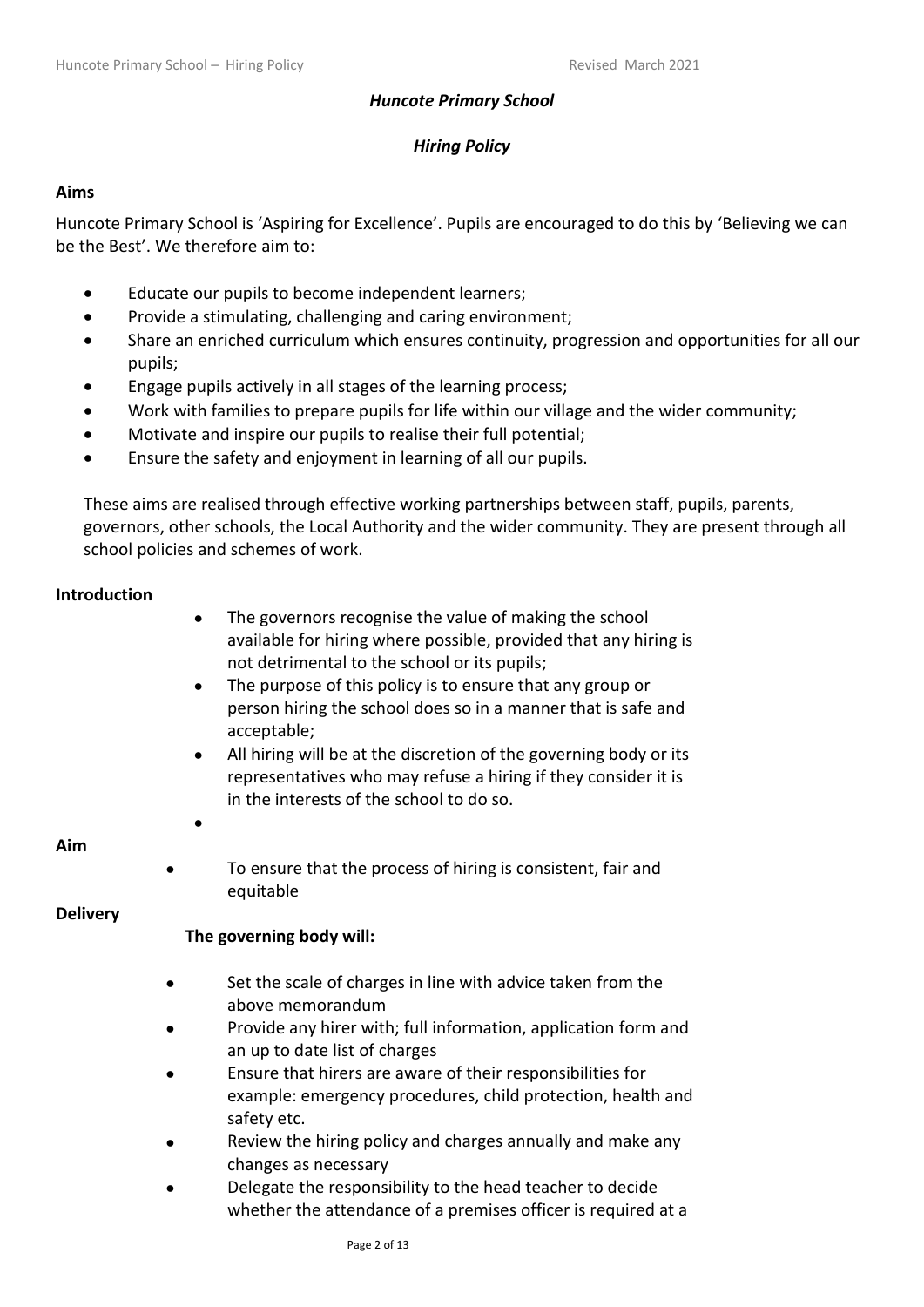hiring, taking account of issues like health and safety, security, and the nature of the activity

- Not allow the hiring of its premises to any organisation which may have racist objectives or policies
- Not allow the hiring of premises to any organisation that goes against the ethos and standards of the school
- Have relevant monitoring and evaluation procedures in place to ensure the policy works effectively
- •

Agreed and adopted by The Governing Body of Huncote Primary School

Signed………………………………………. Date

Chair of Governors

This policy will be reviewed every 3 years or as required by legislation

March 2021

Appendices to this policy include:

- Appendix A **Equality Act 2010** Appendix B - **Request for Booking of Accommodation**
- Appendix C **Hirer's Health & Safety (Checklist) Confirmation Form**
- Appendix D **Terms and Conditions of Hire**
- Appendix E **Scale of Charges for the Hire of School Premises**
- Appendix F **Activities not requiring a licence**
- Appendix G **Permitted Temporary Activities**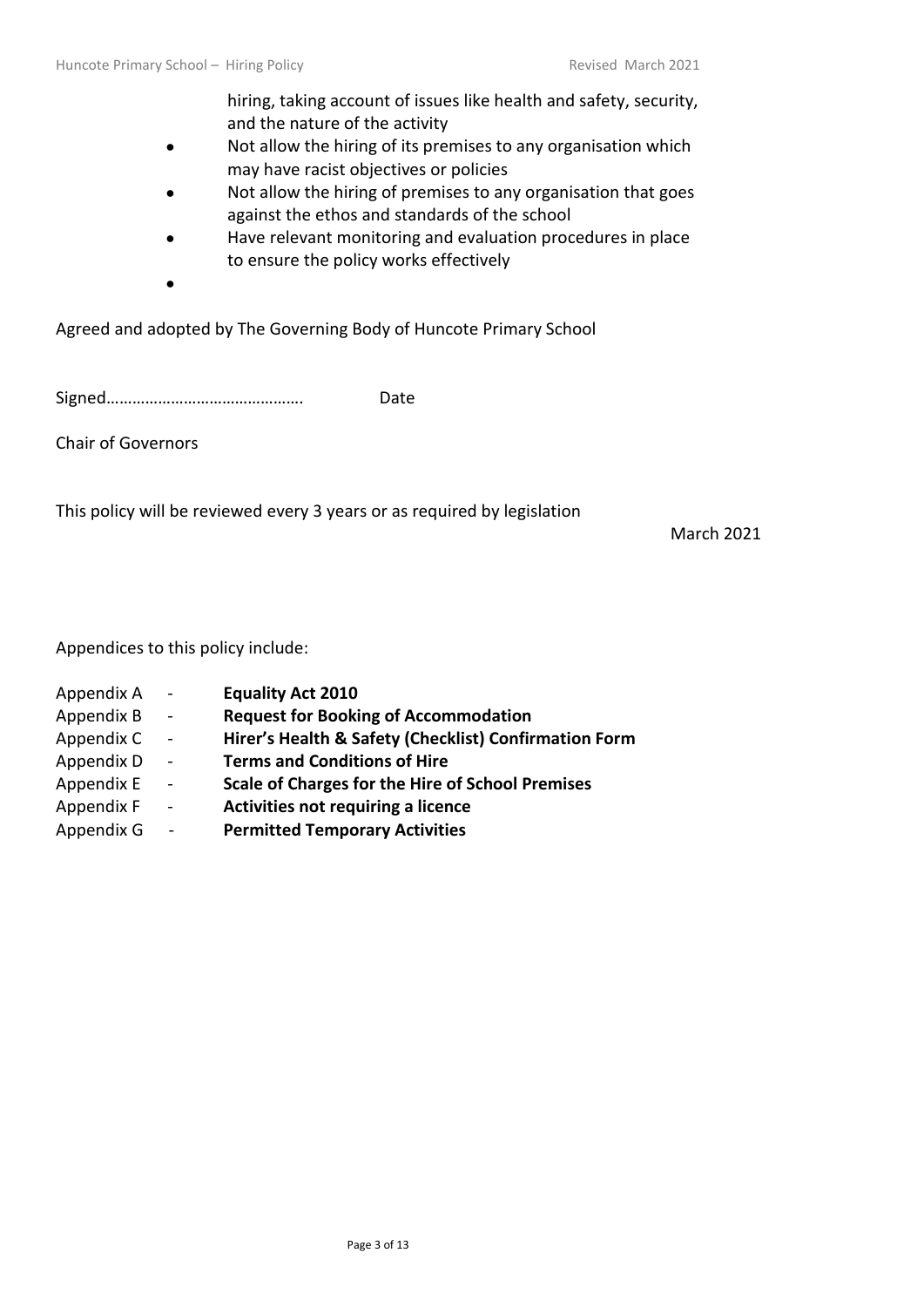## **Equality Act 2010**

Under the Equality Act 2010 it is unlawful for service providers to treat disabled people less favourably because they are disabled. The service provider must not indirectly discriminate against a disabled person unless there is a clear reason to do so.

Also, service providers must not treat a disabled person unfavourably because of something connected with their disability, unless there is a clear and fair reason. For this form of discrimination, the service provider must know or should reasonably have been expected to know that the person is disabled. A service provider must not harass a disabled person in relation to access to everyday services. There is protection from discrimination against:

- people with a disability
- people who are associated with a disabled person
- people who are wrongly believed to be disabled

Service providers have to make reasonable adjustments for disabled people in the way they deliver their services. This is so that a disabled person is not put at a substantial disadvantage compared to nondisabled people in accessing the services.

Examples of reasonable adjustments could include:

- installing an induction loop for people who are hearing impaired
- providing disability awareness training for staff who have contact with the public
- providing larger, well-defined signage for people with impaired vision
- putting in a ramp at the entrance to a building which has steps

What is considered a reasonable adjustment for a large organisation, like a bank, may be different from a reasonable adjustment for a small local shop. It is about what is practical in the service provider's individual situation and what resources the business may have. They will not be required to make adjustments that are not reasonable because they are unaffordable or impractical.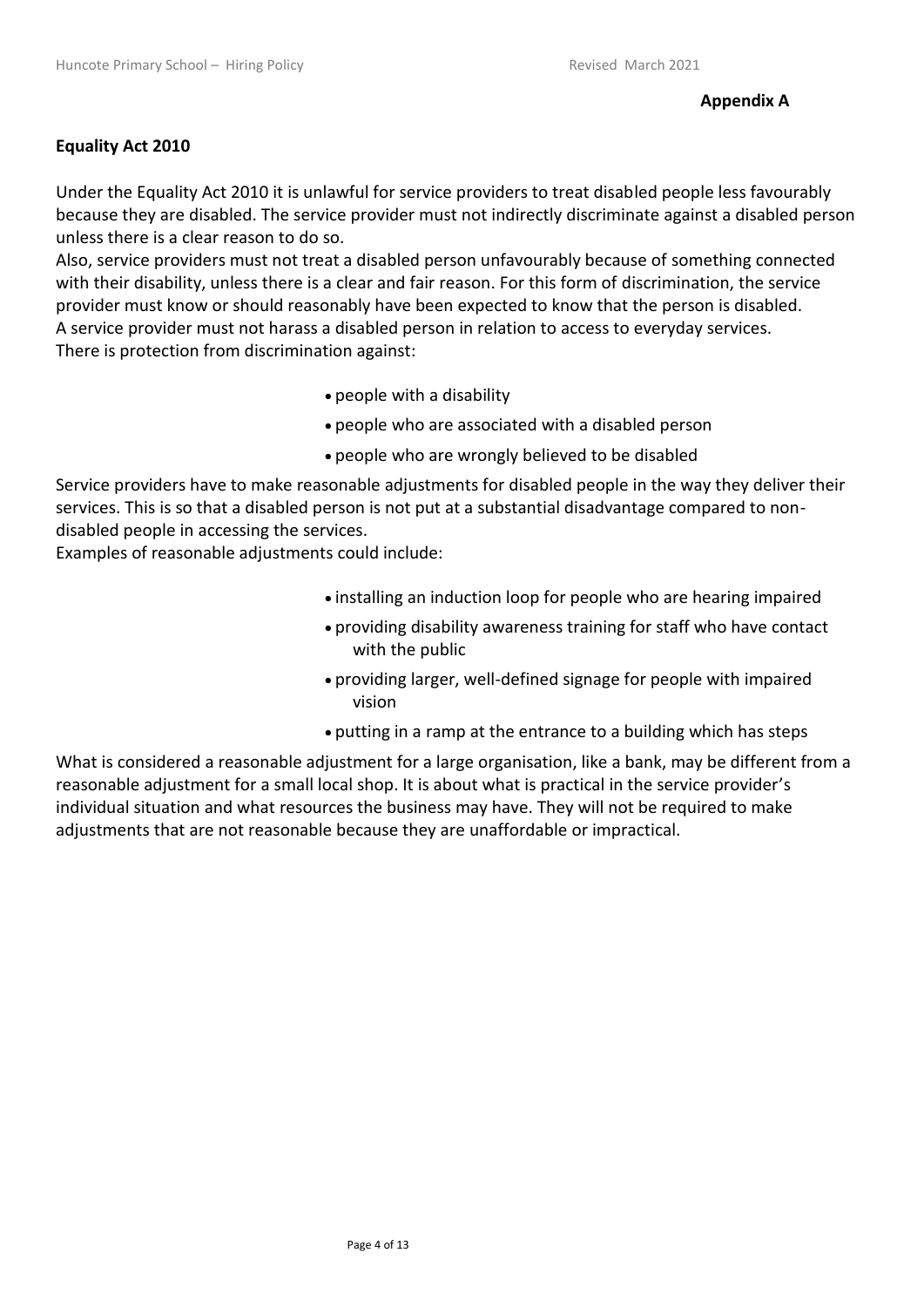#### **Appendix B**

#### **REQUEST FOR BOOKING OF ACCOMMODATION**

| Name of organisation/contact:             |                                                |
|-------------------------------------------|------------------------------------------------|
| Start date:                               | End date:                                      |
| Time required from<br>(including set up): | Time required to<br>(including vacating time): |



Please tick if you intend to use the facility throughout the school holidays. (Subject to opening) **Yes / No**

Please note that a separate booking form must be completed for each individual booking, including additional hours (extra sessions) requested by affiliated groups.

**Function:** 

| Do you intend to use the Community Centre Kitchen facility?           | Yes / No |  |
|-----------------------------------------------------------------------|----------|--|
| Do you intend to use an Outside Catering Company?                     | Yes / No |  |
| Do you intend to use a bouncy castle (insurance certificate required) | Yes / No |  |
| Do you have public liability insurance?                               | Yes / No |  |
|                                                                       |          |  |

**Please ensure you read the Terms and Conditions on the Schools Website.** 

**Details of accommodation required:**

**Committee Room** 

School Hall **The Community Centre School Hall & Community Centre** The Yes / No School Hall & Community Centre **The Solution Community Centre & Community Centre School Hall & Community Centre Room School Hall & Community Ce Yes / No Community Centre & Committee Room Yes / No** 

**Details of seating, furniture and equipment needed:** 

There must be 2 designated stewards at all times, please list names below. They are responsible for controlling admission, clearing people after the event and be the liaison for the school. If event held during school opening times, only 1 name required.

#### **Name 1:**

**Name 2:** 

#### **Safeguarding**

All groups working with children, young people and/or vulnerable adults should have an Enhanced Disclosure Barring Service check (DBS). Please provide reference numbers

**Yes / No**

All groups working with under 8's should sign to confirm you have met the Childcare Disqualification Requirement (CDR). **Yes / No**

I confirm that all members of the group/organisation have been DBS and CDR checked and are eligible to work with children/vulnerable people and there is nothing within their record that would prevent them from doing so. **Yes / No**

**First Aid Cover** – I confirm that the Group or person named above has adequate first aid cover. Please refer to the Terms and Conditions to ensure that maximum numbers are adhered to. **Yes / No**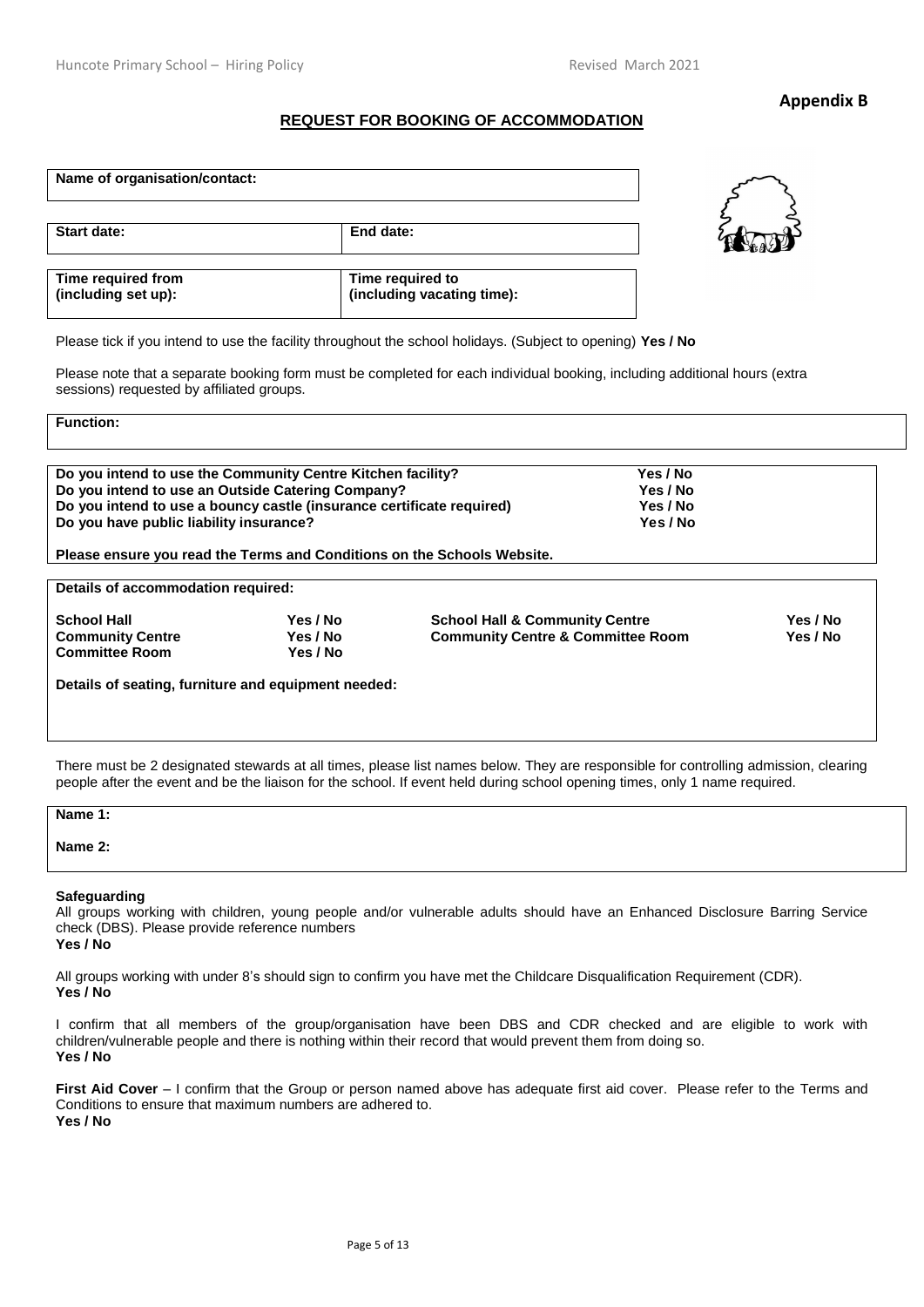**Health and Safety -** All affiliated groups **MUST** have Third Party Public Liability Insurance.

## Does your club/organisation hold third party public liability insurance? **Yes / No**

**Please provide a copy of your insurance policy at time of booking.** 

Please note that the School's insurance will not cover the use of bouncy castles unless they are hired with an operator who has the appropriate liability insurance – the School will need to see a copy of this prior to the event taking place. Dry ice, smoke machines, bubble machines, fog machines, the use of foam or fireworks is not permitted.

**Charging Policy** - All room hire bookings MUST be paid for within 14 days of invoice. Any invoice queries should be raised within 7 days. Failure to pay during this period will result in the cancellation of the booking or future bookings. Please see the School Office for up to date hire charges. There will be a minimum 4 hour charge period for all parties and functions.

All regular hirers must leave the premises by the time stated above. If the premises are vacated more than 10 minutes late, an additional charge of £5 will be added to your fees.

**Deposit for one off bookings –** An additional £50 deposit is required for all occasional bookings as a separate payment (cash or cheque only). The deposit is not banked but held and returned to the hirer following a satisfactory inspection of the premises by the Premises Officer. The deposit will be used to cover costs of any repairs, cleaning or non-payment of fees. **PLEASE NOTE THAT IF THE PREMISES ARE NOT VACATED BY THE TIME STATED ABOVE THE DEPOSIT WILL BE FORFEITED IN FULL.**

**Cancellation** - Written notification of cancellation must reach the School no later than 1 week or 5 working days before the booking. For affiliated users, written notification of cancellation must reach the School 48 hours prior to the booking. If written cancellation is not received by the School for any reason the hirer will still be liable for the full hire unless the school in its absolute discretion waives the whole or any part thereof.

**Hiring Policy** - The policy covers procedures for fire evacuation and security arrangements and the requirements relating to accident, assault and near miss reporting requirements. Please report any accidental or existing damage to the School Office on **0116 2864105**. Premises Officer contact details are on the inside of the First Aid cupboard in the Community Centre kitchen should you have a problem during your hire period.

**In consideration of the booking of the accommodation referred to above, I hereby undertake to indemnify Huncote Primary School in the manner set out in the Terms and Conditions and to observe the conditions of use. I confirm I have read and understood the Terms and Conditions and by signing this form I agree to its content.**

| <b>Signature:</b> | Name (in capitals): |
|-------------------|---------------------|
| Date:             | On behalf of:       |
|                   |                     |
| Address:          | Tel No:             |

**Email:**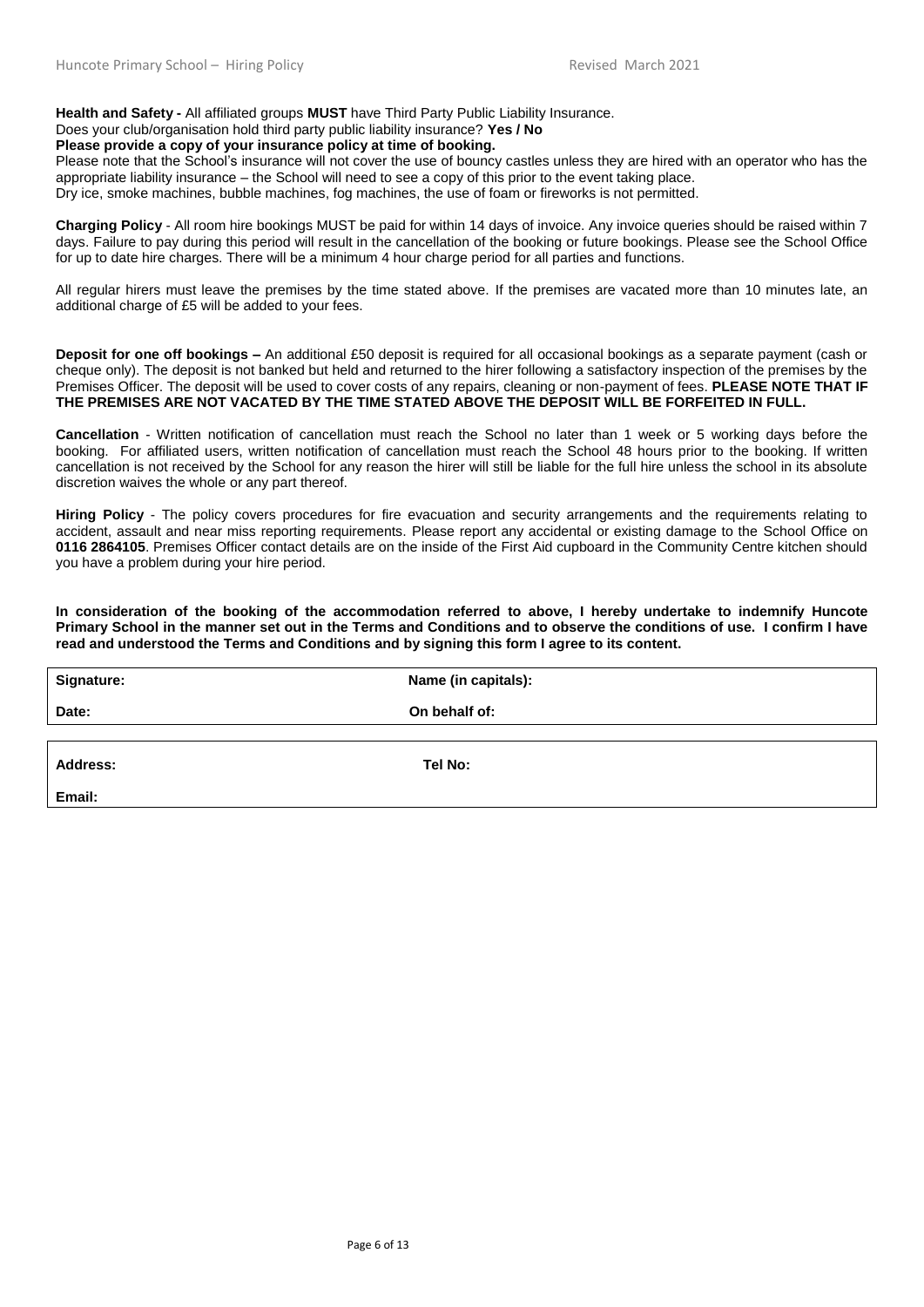**Appendix C**

## **Health & Safety Confirmation Form for Hirers**

Please complete the form below and return before your **first** booking.

Telephone Number: ………………………………..…………………………………….……….

| <b>Items</b>                                     | Tick to confirm you have received<br>information/instruction about these items |
|--------------------------------------------------|--------------------------------------------------------------------------------|
| <b>Fire Alarm Points</b>                         |                                                                                |
| <b>Fire Evacuation Procedures</b>                |                                                                                |
| <b>Evacuation Routes</b>                         |                                                                                |
| Assembly Point                                   |                                                                                |
| Location of Premises Officer's contact number    |                                                                                |
| shown                                            |                                                                                |
| Hirers contact number given                      |                                                                                |
| Location of First Aid Kit/Defibrillator          |                                                                                |
| <b>Toilet access</b>                             |                                                                                |
| Drinking water access                            |                                                                                |
| <b>Entrance &amp; Exit Access</b>                |                                                                                |
| Reporting damaged or faulty building and/or      |                                                                                |
| equipment                                        |                                                                                |
| Reporting accidents/incidents                    |                                                                                |
| Large electrical items brought onto site should  |                                                                                |
| be PAT tested                                    |                                                                                |
| Hirers/groups should remain in the booked area   |                                                                                |
| and under supervision at all times               |                                                                                |
| All users to be aware there is a strict No       |                                                                                |
| Smoking policy (including electronic cigarettes) |                                                                                |
| throughout the whole building and grounds        |                                                                                |
| including car parks and walkways                 |                                                                                |
| No alcohol/banned substances to be brought on    |                                                                                |
| to the school site                               |                                                                                |
| Registers to be taken in case of fire where      |                                                                                |
| appropriate                                      |                                                                                |
| Aware of location of Premises Office and notice  |                                                                                |
| where staff can be found if out of office        |                                                                                |

I have been made fully aware of my health and safety responsibilities for the hire of facilities at Huncote Primary School.

Signature of person in charge of booking: ………………………………. Date: …….….…….

Signature of Premises Officer: …………………………………………… Date: …….……….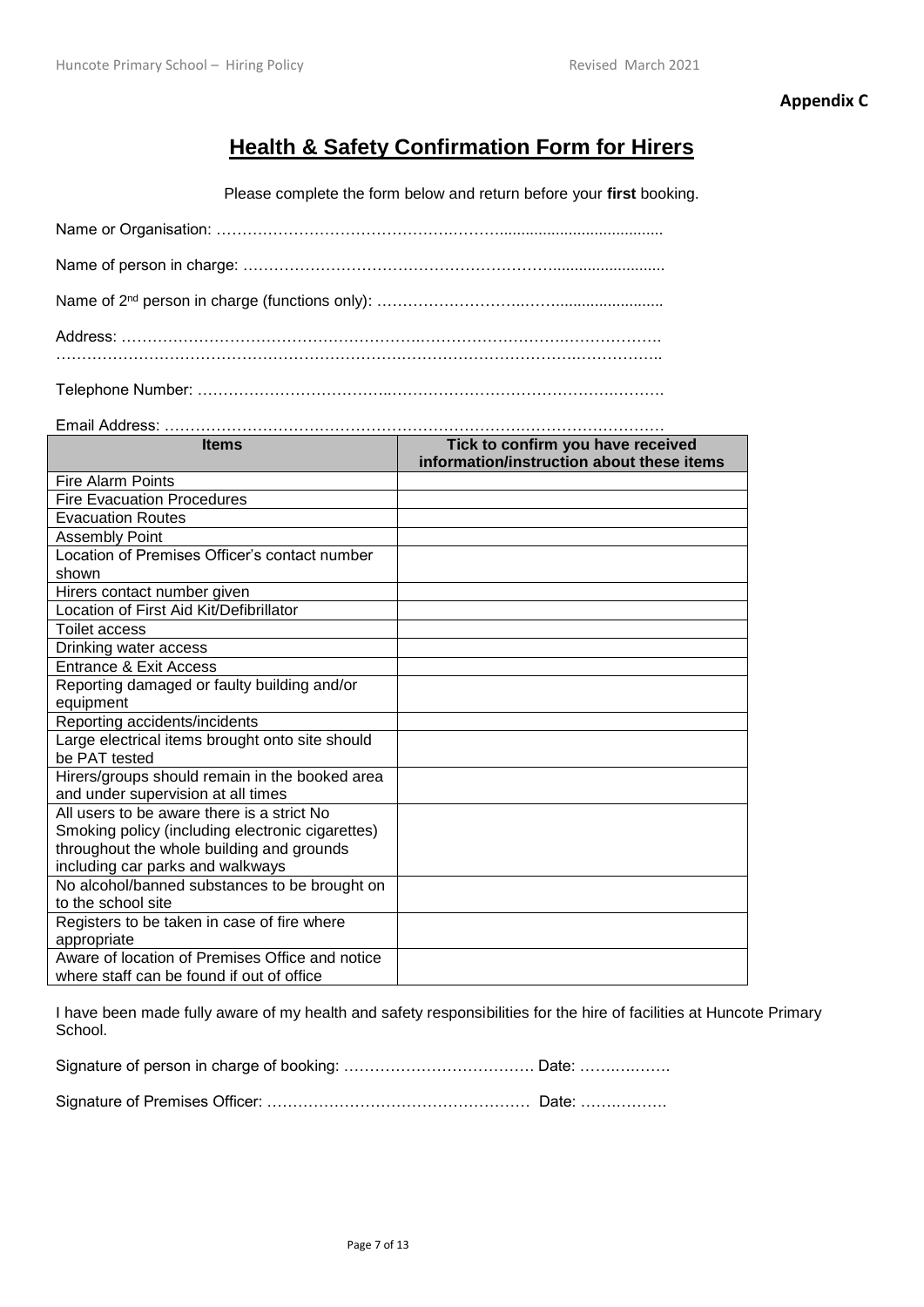#### **Appendix D**

#### **TERMS & CONDITIONS OF HIRE APRIL 2021**

- Booking times must include sufficient time for your group to set up your activities and exit within the times given. The dates and times on the booking form cannot be changed without prior confirmation from the school office.
- The school reserves the right to amend these dates during the course of the school year. You will be notified by email, or telephone, should any school activity affect your booking.
- The hirer must complete a Health & Safety induction prior to the first hire which informs the hirer of fire evacuation procedures, location of first aid kits, toilet access and access to and from the building.
- **Safeguarding** All groups working with children, young people and/or vulnerable adults should have an Enhanced Disclosure Barring Service check (DBS). All groups working with under 8's should confirm all members of the group have met the Childcare Disqualification Requirement (CDR) (please refer to the booking information below).
- First Aid Cover All activity must be supervised by an adult and each group is responsible for its own first aid provision. Any accidents/injuries should be reported to the premises staff immediately and an accident form should be completed (please refer to the Health & Safety regulations below).
- **Payment of fees/charging** Settlement must be made within 14 days of invoice. Any payment queries must be raised within 7 days of the invoice being issued. A further £50 deposit is required for all occasional bookings as a separate payment (cash or cheque only). The deposit is not banked but held and returned to the hirer following a satisfactory inspection of the premises by the Premises Officer. The deposit will be used to cover costs of any repairs, cleaning or non-payment of fees. If the premises are not vacated by the time stated, the deposit is forfeited in full.
- **Cancellation Policy** Booking times should not be changed without prior agreement (minimum 7 days' notice). Notification of cancellation must reach the School no later than 1 week or 5 working days before the booking. For affiliated users, notification of cancellation must reach the School 48 hours prior to the booking. If cancellation is not received by the school for any reason the hirer will still be liable for the full hire unless the school in its absolute discretion waives the whole or any part thereof.
- **Health & Safety** Hirers must co-operate and co-ordinate with the School on health and safety matters. All affiliated groups must have Third Party Liability Insurance. Please provide a copy of your insurance policy at time of booking (please refer to the Health & Safety regulations below).
- Booking times must be strictly adhered to, each session must end promptly at the end of their booking time in order for a quick and problem free change over.
- Huncote operates a no smoking policy on site between the hours of 6am to 6pm. Smoking is only allowed outside of these times in designated smoking areas.
- Each club/group is responsible for any damages and losses whilst on the premises.

#### **Fire & Health & Safety Regulations**

Prior to the initial booking the hirer will meet with a premises officer to complete the Health & Safety confirmation form which informs the hirer of fire evacuation routes and procedures, fire alarm points and fire assembly points. It is the responsibility of hirers to seek this information from the school staff prior to making use of the premises and familiarise themselves with escape routes and the location of fire alarms and exit doors.

All users should announce the fire evacuation procedures to their group at the first meeting and at regular intervals to ensure that everyone is aware of the emergency procedures. Draw the attention of the group to the map displayed in each room showing the EXIT ROUTE.

- o Please ensure all scenery, props etc. must be rendered with flame-retardant solutions.
- o No real flame, candle or other naked light should be used.
- o Please ensure a fire register is kept.

#### **Fire Procedures**

- o Fire Signal One Continuous Bell
- o On hearing the alarm, visitors should immediately leave the building by the nearest exit and assemble either on the school playground (when exiting via the School Hall) or the park (when exiting via the Community Centre).
- $\circ$  The leader of the group is responsible for evacuating the room and closing any windows and doors.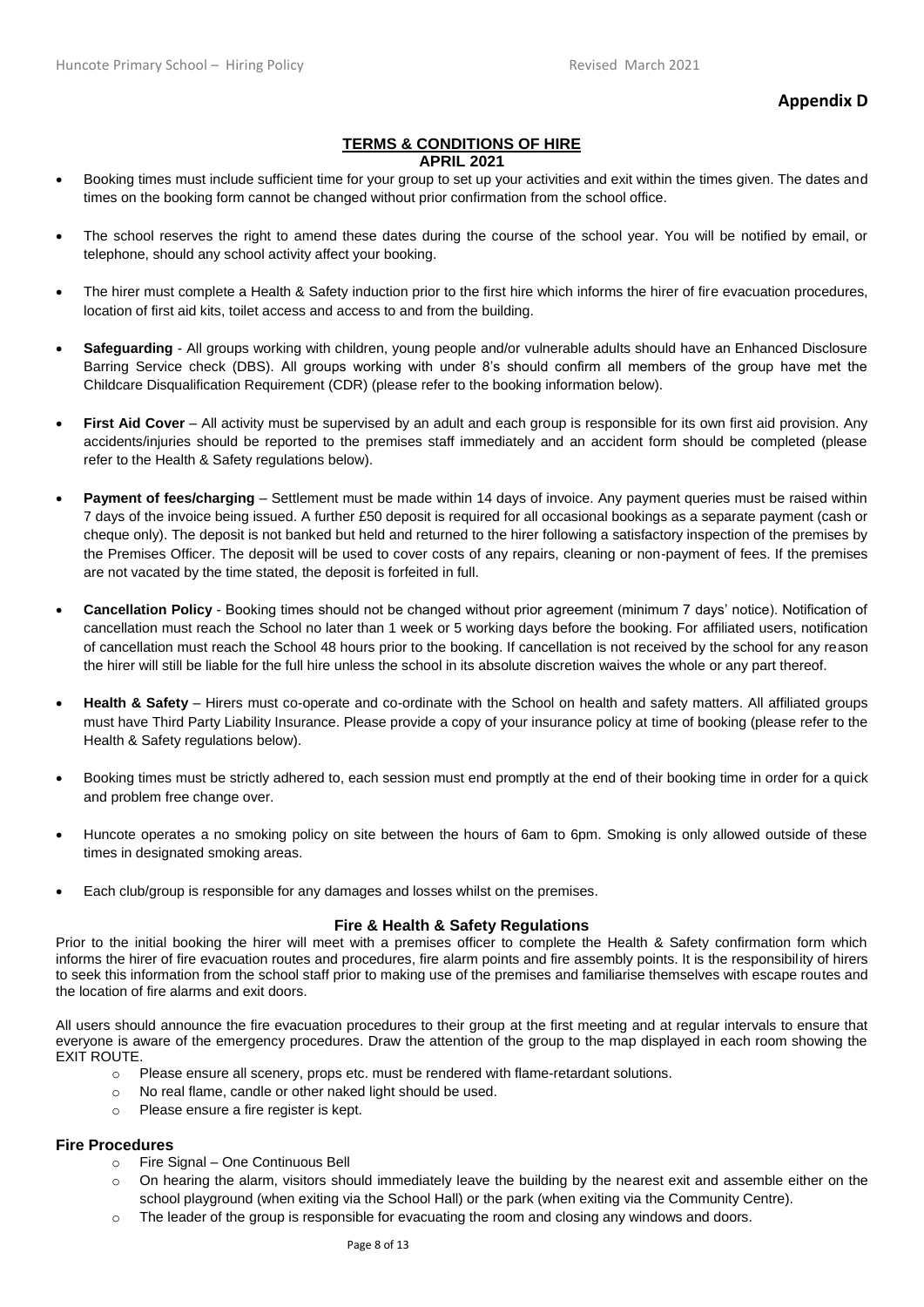- o You should not re-enter the building while the alarm bells are ringing or before authorised to do so by the senior member of staff present. You should not stop to collect personal belongings in an emergency.
- o Hirers should make every effort to call the Fire Service.
- o The register should be brought to the assembly point.
- o Checked registers should be returned to the premises officer on duty.
- All hirers must co-operate and co-ordinate with the School on health and safety matters.
- Hirers must ensure they have their own Public Liability Insurance prior to any activity taking place. A copy of the certificate should be supplied to the School. Hirers are expected to undertake a risk assessment for the activity/activities being undertaken. Advice can be given on request.
- Hirers should ensure that bookings for large numbers are adequately supervised to ensure that areas which are not booked are not used. The hirer is responsible for the ensuring the preservation of good order for the full duration of the letting.
- Hirers must provide information relating to any additional risks or procedures which will be new or unusual to those of the School that may arise from their activities.
- The hirer shall agree to repay the school all expenses which may be incurred by them in cleaning, repairing, making good or replacing any part of the schools building, facilities or the contents thereof which may be lost, damaged or destroyed in consequence of the hirer's use of the school's facilities.
- The hirer should report any accidental or existing damage to the Premises Officer on 0116 2864105.
- All activities must be supervised by an adult and each group is responsible for its own first aid provision. It is the hirer's responsibility to ensure cover is available. Should you require advice in this respect please contact the School. Please ensure that maximum numbers are adhered to. The maximum numbers quoted include audience and performers. It is a requirement of hire that the hirer has access to a mobile telephone in case of an emergency.

#### **Please be aware of the maximum numbers of visitors that can be accommodated.**

**Occupancy Figures**

| <b>Facilities Used</b>    | Max No's (Tables) | Max No's (No tables) |
|---------------------------|-------------------|----------------------|
| School Hall               | 151               | 190                  |
| <b>Community Centre</b>   | 85                | 110                  |
| School Hall and Community | 236               | 300                  |
| Centre                    |                   |                      |

- Any accidents/injuries should be reported to the premises officer on site immediately and an accident form should be completed.
- Electrical Equipment Any electrical equipment brought on to the school site by the hirer must be PAT tested.
- The use of dry ice, smoke machines, bubble machines, fog machines or the use of foam or fireworks is not permitted.
- The use of bouncy castles is only permitted if they are hired with an operator who has the appropriate liability insurance. The School will need to see a copy of this prior to the event taking place.

#### **BOOKING INFORMATION**

Persons/organisations letting the site must agree to:

- Co-operate and co-ordinate with the School on health and safety matters.
- Agree to the terms of the lettings policy in relation to health and safety arrangements.
- Provide information relating to any additional risks or procedures which will be new or unusual to those of the School that may arise from their activities.
- To indemnify Huncote Primary School against the consequences of any unauthorised performance of a copyright work during the period of use of the School.
- To pay any fees chargeable for the use of the premises.
- To be responsible to the Governors of Huncote Primary School for the proper use of the premises and to pay on demand to the Governors' Committee compensation for any damage beyond reasonable wear and tear which may be done to premises, furniture or equipment.
- To adhere to the additional indemnity and conditions lettings laid down by Huncote Primary School on its Hire of Premises.
- To report any accidental or existing damage to the Premises Officer/School Office on 0116 2864105.

Huncote Primary School will ensure that:

The premises are in a safe condition for the purpose of use.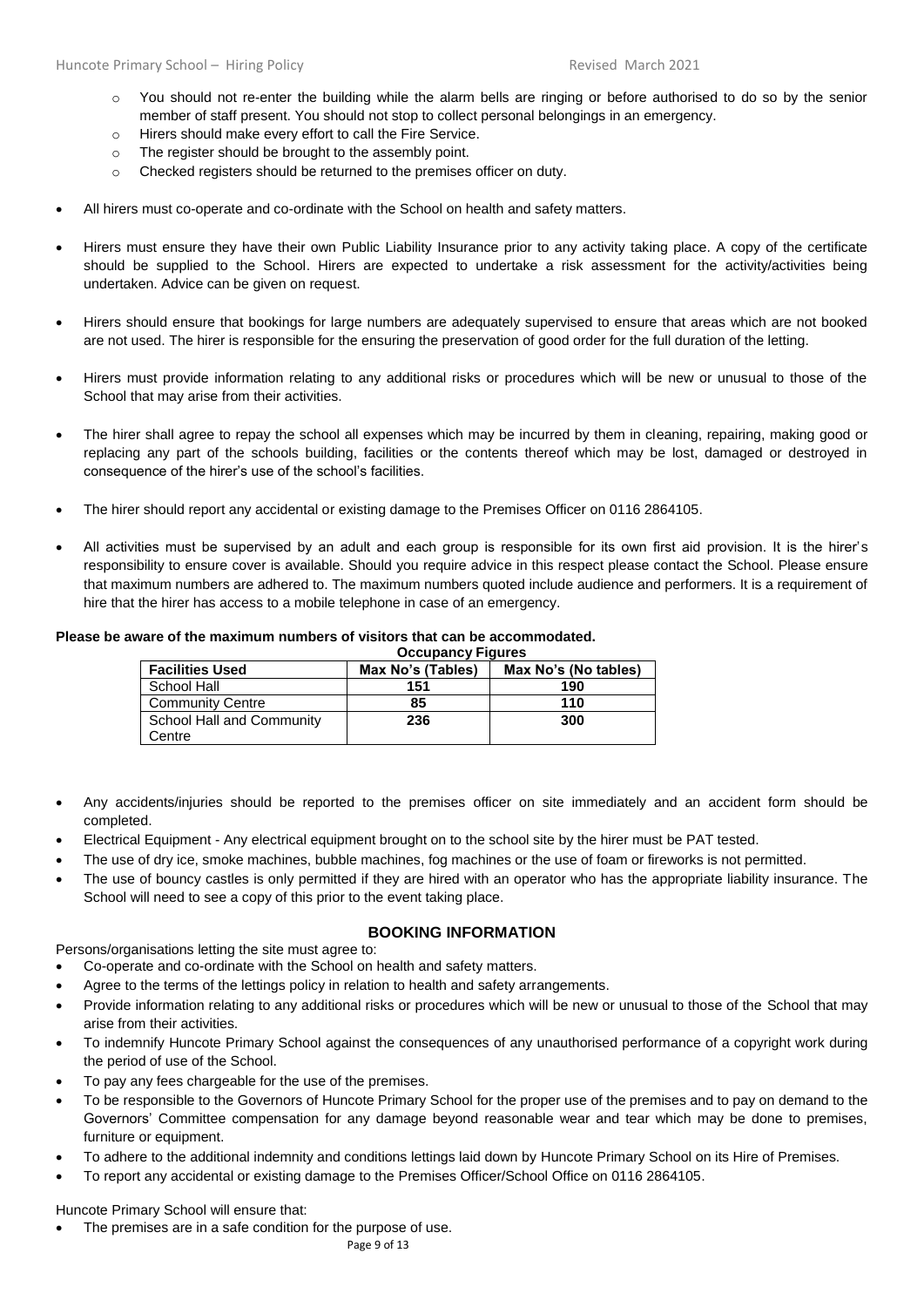- Health and safety arrangements are detailed in the lettings policy and that these are fully explained and communicated.
- Adequate arrangements for emergency evacuation are in place and communicated.
- **Safeguarding -** By hiring the School premises you are confirming all services and activities provided have appropriate written policies and procedures in place to safeguard and protect children and to liaise with the School on these matters if necessary. It may be necessary to provide evidence of current Disclosure Barring Service (DBS) reference checks if working with children and/or vulnerable adults and anyone working with under 8's must also confirm they have met the Childcare Disqualification Requirement (CDR). You may also be asked to provide your policy on working with young people.
- **Responsibility for Premises -** Personal Accident Insurance is not covered by the Governors unless negligence on their part can be shown. It is, therefore, advised that committees of various clubs and societies must take out adequate insurance to cover their members. Neither Governors nor Officers of Huncote Primary School take responsibility for personal accident or for loss or damage to personal property brought on to the premises howsoever caused. Huncote Primary School disclaims all liability for any loss of, or damage to, any personal property howsoever caused on these premises, including the loss of or damage to property caused by the negligence of the School, its servants or agents except where such disclaimer is contrary to the provisions of the Unfair Contract Terms Act 1977.
- **Equipment –** Any equipment required should be booked in advance. The facilities manager will advise which equipment if any is available. For the use of the stage lighting there is a standard charge although technicians' costs to adjust lighting/sound equipment will be charged to groups where alterations to this equipment is needed and/or other changes are made to the hall or stage especially where scaffolding is required. The premises staff primary function is the care and maintenance of the building and the person on duty may have many tasks to perform during the evening. It is, therefore, essential that requests for seating, furniture and equipment should be arranged in advance.
- **No Smoking Policy** No smoking is permitted in any part of the School or Community Centre premises. For hired events a smoking area is designated at the front and to the right of the Community Centre front doors after 6pm.
- **Noise -** The hirer shall ensure that no annoyance or disturbance is caused to the school's neighbours or to members of the public as a result of its use of the school premises. Causing a statutory nuisance is a breach of the Environmental Protection Act 1990 for which the hirer may be prosecuted.
- **Animals -** Except in the case of trained guide-dogs for the blind and hearing dogs for the deaf animals are not permitted on the school premises.
- **Licences & Permissions –** Permission or a licence must be obtained from the copyright owner of the sound recordings (if appropriate) and the publisher of any public performance of music, musicals, opera or stage plays. The borrowing of music scores or plays from a library does not constitute permission to perform. It is the responsibility of any user that uses recorded music in its activities to check if it requires a licence from Phonographic Performance Ltd (PPL) and, if so, to obtain one. Any user performing live music is responsible for checking whether a Performing Rights Society (PRS) licence is required. Public music, singing and dancing can only take place on premises that have an entertainment licence that the hirer must obtain. Hirers are reminded that it is illegal to photocopy music or plays without the express permission in writing of the copyright holder except in certain circumstances.
- **Access for People with Disabilities** Visitors with disabilities The School will make every effort to ensure that visitors to the site are given access to our facilities. Please discuss your requirements at the time of booking.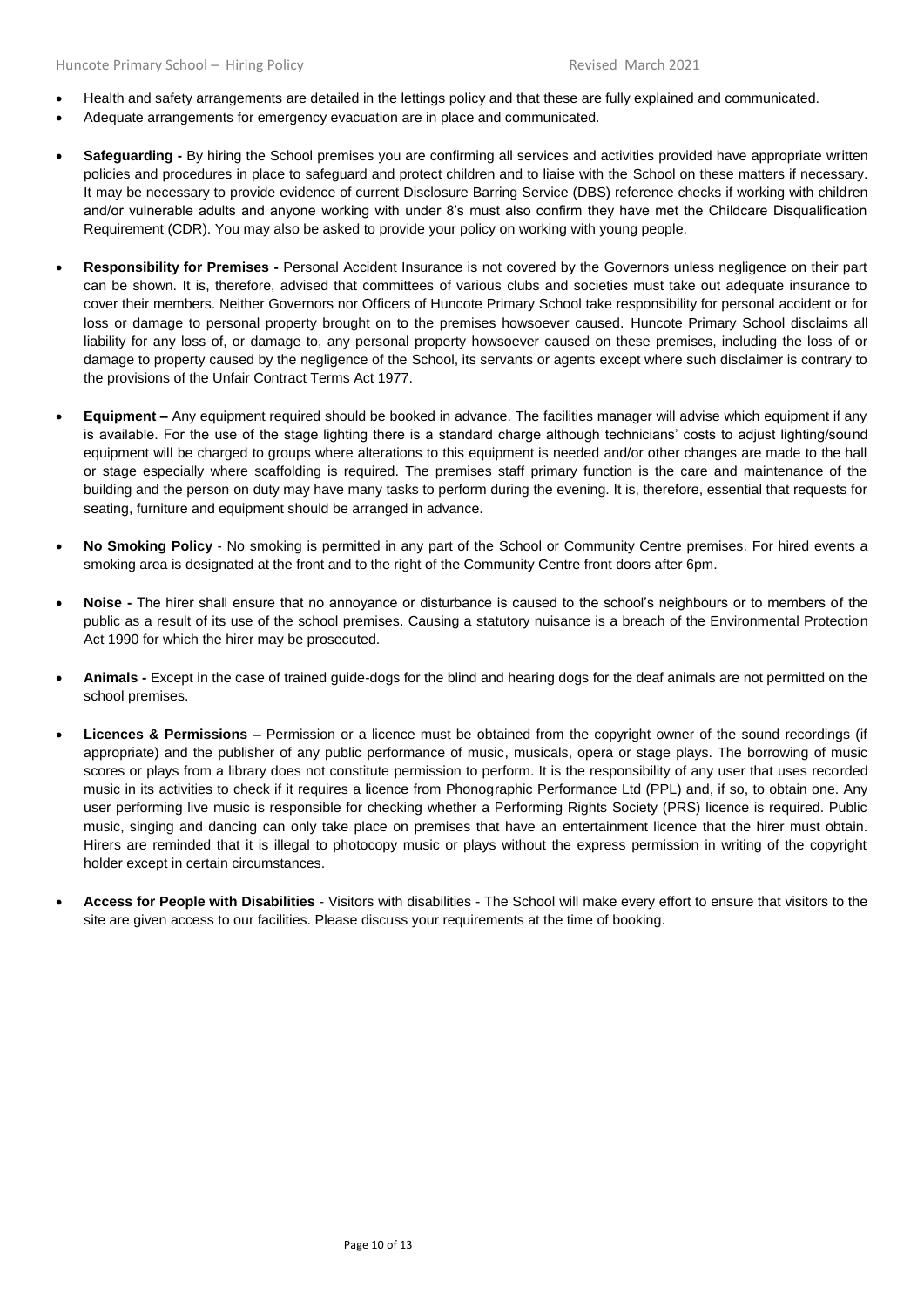## **Appendix E**

|                                                                                                      |                                        | <b>HUNCOTE PRIMARY SCHOOL</b>                                                   |                                                                                      |                                        |
|------------------------------------------------------------------------------------------------------|----------------------------------------|---------------------------------------------------------------------------------|--------------------------------------------------------------------------------------|----------------------------------------|
|                                                                                                      |                                        | <b>SCALE OF CHARGE FROM 1 APRIL 2021</b>                                        |                                                                                      |                                        |
|                                                                                                      |                                        |                                                                                 |                                                                                      |                                        |
|                                                                                                      |                                        |                                                                                 |                                                                                      |                                        |
|                                                                                                      |                                        | <b>WEEKDAY BOOKINGS</b>                                                         |                                                                                      |                                        |
|                                                                                                      |                                        |                                                                                 |                                                                                      |                                        |
|                                                                                                      |                                        | <b>REGULAR USER</b>                                                             |                                                                                      | <b>OCCASIONAL USER</b>                 |
|                                                                                                      | FIRST 2 HOURS (£ PH)                   | <b>AFTER 2 HOURS (£ PH)</b>                                                     | FIRST 2 HOURS (£ PH)                                                                 | <b>AFTER 2 HOURS (£ PH)</b>            |
| <b>SCHOOL HALL</b>                                                                                   | £10.00                                 | £8.00                                                                           | £12.50                                                                               | £10.00                                 |
| <b>COMMUNITY CENTRE</b>                                                                              | £10.00                                 | £8.00                                                                           | £12.50                                                                               | £10.00                                 |
| <b>BOTH (SCHOOL</b><br>HALL/COM CENTRE)                                                              | £15.00                                 | £12.00                                                                          | £18.75                                                                               | £15.00                                 |
| <b>COMMITTEE ROOM</b>                                                                                | PRICE ON ENQUIRY                       | <b>PRICE ON ENQUIRY</b>                                                         | PRICE ON ENQUIRY                                                                     | <b>PRICE ON ENQUIRY</b>                |
|                                                                                                      |                                        |                                                                                 | WEEKEND BOOKINGS (INCL FRI EVENINGS) - ALL WEEKEND BOOKINGS ARE A MINIMUM OF 4 HOURS |                                        |
| DAY FUNCTIONS - HALL & COMMUNITY CENTRE                                                              |                                        |                                                                                 |                                                                                      | <b>SAT/SUN</b>                         |
|                                                                                                      |                                        | CHILDRENS PARTY (HUNCOTE PS STUDENT - SPECIAL RATE) - SAT/SUN ENDING BEFORE 6PM |                                                                                      | £50/£60                                |
| CHILDRENS PARTY (HUNCOTE PS STUDENT - SPECIAL RATE) - ENDING AFTER 6PM                               |                                        |                                                                                 | £65/£75                                                                              |                                        |
| PARTY/FUNCTION (4 HOURS AT £18.75 PER HOUR) - NO BAR                                                 |                                        |                                                                                 | £75/£75                                                                              |                                        |
| THE FACILITIES CAN ALSO BE HIRED OUT AT THE HIRERS DISCRETION DURING THE WEEKEND AT THE BELOW RATES. |                                        |                                                                                 |                                                                                      |                                        |
|                                                                                                      |                                        |                                                                                 |                                                                                      |                                        |
|                                                                                                      |                                        | <b>REGULAR USER (SAT/SUN)</b>                                                   |                                                                                      |                                        |
|                                                                                                      |                                        |                                                                                 |                                                                                      | <b>OCCASIONAL USER (SAT &amp; SUN)</b> |
| <b>SCHOOL HALL</b>                                                                                   | £ PER HOUR (MIN 4)<br>£12.50 (MIN £50) |                                                                                 | £ PER HOUR (MIN 4)<br>£15 (MIN £60)                                                  |                                        |
| <b>COMMUNITY CENTRE</b>                                                                              | £12.50 (MIN £50)                       |                                                                                 | £15 (MIN £60)                                                                        |                                        |
| <b>BOTH (SCHOOL</b><br>HALL/COM CENTRE)                                                              | £15 (MIN £60 SAT)/£17.50 (MIN £70 SUN) |                                                                                 | £18.75 (MIN £75)                                                                     |                                        |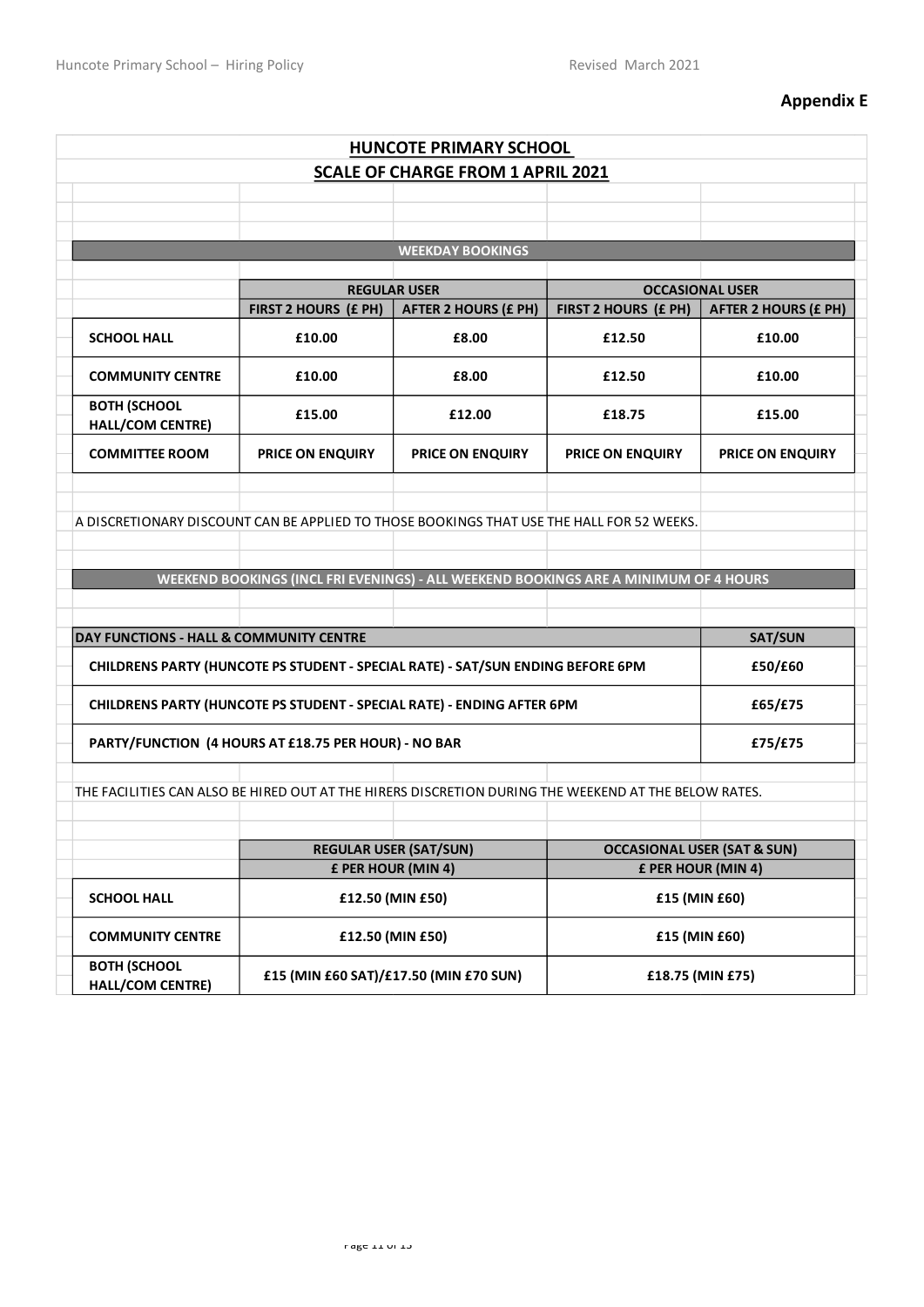## **Activities not requiring a licence**

As a result of the deregulation of the Licensing Act 2003, no licence is required for the following activities:

**Plays**: no licence is required for performances between 08.00 and 23.00 on any day, provided that the audience does not exceed 500.

**Dance**: no licence is required for performances between 08.00 and 23.00 on any day, provided that the audience does not exceed 50021.

**Films**: no licence is required for 'not-for-profit' film exhibition held in community premises between 08.00 and 23.00 on any day provided that the audience does not exceed 500 and the organiser (a) gets consent to the screening from a person who is responsible for the premises; and (b) ensures that each such screening abides by age classification ratings.

Indoor sporting events: no licence is required for an event between 08.00 and 23.00 on any day, provided that those present do not exceed 1000.

**Live music:** no licence permission is required for:

 a performance of unamplified live music between 08.00 and 23.00 on any day, on any premises. a performance of amplified live music between 08.00 and 23.00 on any day on premises authorised to sell alcohol for consumption on those premises, provided that the audience does not exceed 500 provided that a number of other important conditions are satisfied (S15.38 – 15.43 in the 182 guidance).

a performance of amplified live music between 08.00 and 23.00 on any day, in a workplace (the Live Music Act 2012 provides that if premises are licensed under the 2003 Act, they cannot be treated as a workplace for the purpose of the 2012 Act) that is not licensed to sell alcohol on those premises, provided that the audience does not exceed 500.

a performance of amplified live music between 08.00 and 23.00 on any day, in a church hall, village hall, community hall, or other similar community premises, that is not licensed by a premises licence to sell alcohol, provided that (a) the audience does not exceed 500, and (b) the organiser gets consent for the performance from a person who is responsible for the premises.

a performance of amplified live music between 08.00 and 23.00 on any day, at the non-residential premises of (i) a local authority, or (ii) a school, or (iii) a hospital, provided that (a) the audience does not exceed 500, and (b) the organiser gets consent for the performance on the relevant premises from: (i) the local authority concerned, or (ii) the school or (iii) the health care provider for the hospital.

**Recorded Music**: no licence permission is required for: any playing of recorded music between 08.00 and 23.00 on any day on premises authorised to sell alcohol for consumption on those premises, provided that the audience does not exceed 500 provided that a number of other important conditions are satisfied (S15.38 – 15.43 in the 182 guidance).

any playing of recorded music between 08.00 and 23.00 on any day, in a church hall, village hall, community hall, or other similar community premises, that is not licensed by a premises licence to sell alcohol, provided that (a) the audience does not exceed 500, and (b) the organiser gets consent for the performance from a person who is responsible for the premises.

any playing of recorded music between 08.00 and 23.00 on any day, at the non-residential premises of (i) a local authority, or (ii) a school, or (iii) a hospital, provided that (a) the audience does not exceed 500, and (b) the organiser gets consent for the performance on the relevant premises from: (i) the local authority concerned, or (ii) the school proprietor or (iii) the health care provider for the hospital.